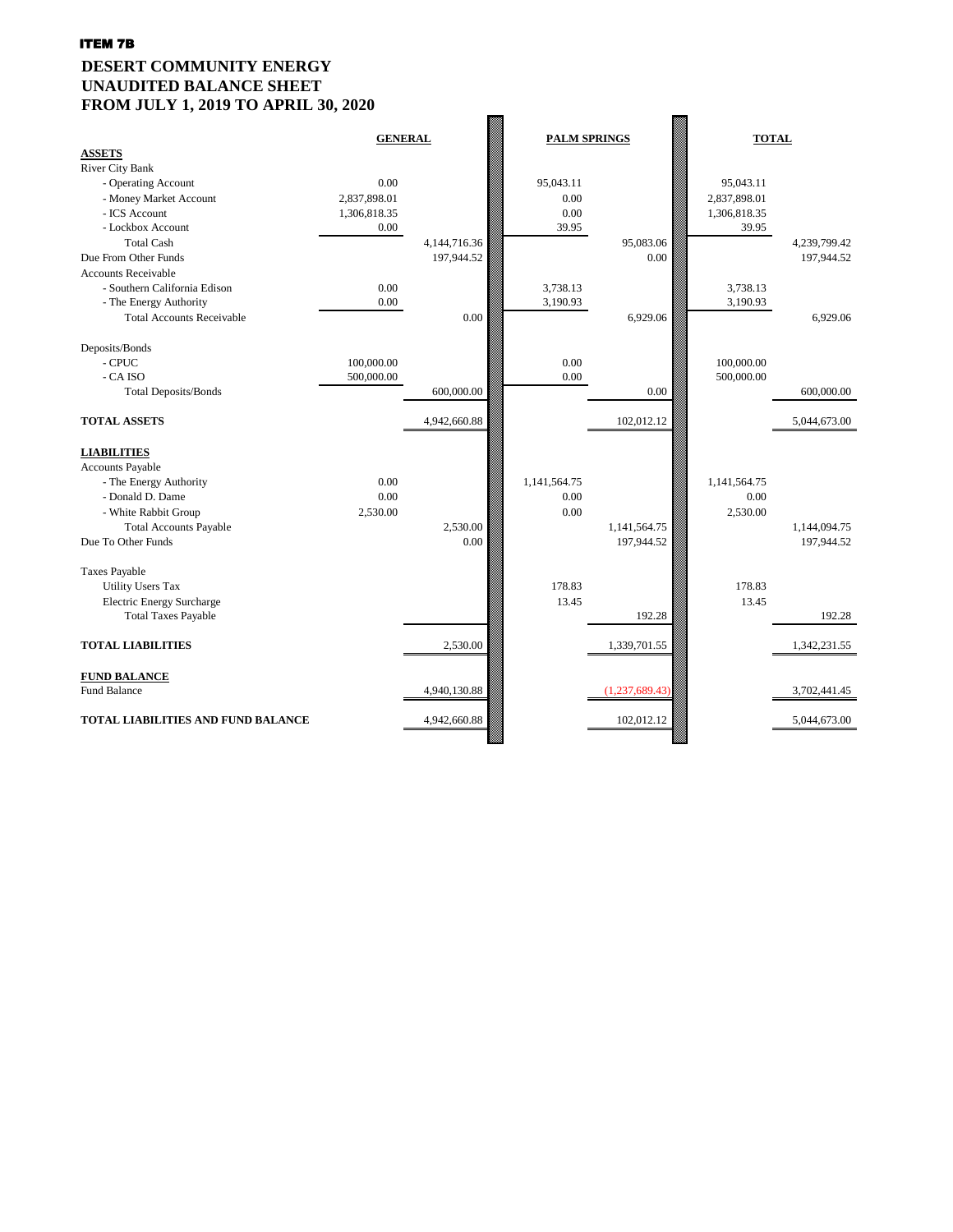# **DESERT COMMUNITY ENERGY UNAUDITED STATEMENT OF REVENUES, EXPENDITURES, AND CHANGES IN FUND BALANCES FROM JULY 1, 2019 TO APRIL 30, 2020**

|                                             | <b>GENERAL</b> |              | <b>PALM SPRINGS</b> |                | <b>TOTAL</b> |                |
|---------------------------------------------|----------------|--------------|---------------------|----------------|--------------|----------------|
| <b>REVENUES</b>                             |                |              |                     |                |              |                |
| <b>Electricity Sales</b>                    |                | 0.00         |                     | 3,581.80       |              | 3,581.80       |
| <b>Other Revenue</b>                        |                | 0.00         |                     | 95,738.88      |              | 95,738.88      |
| Investment Income                           |                | 70,269.01    |                     | 0.00           |              | 70,269.01      |
| <b>TOTAL REVENUES</b>                       |                | 70,269.01    |                     | 99,320.68      |              | 169,589.69     |
|                                             |                |              |                     |                |              |                |
| <b>EXPENDITURES</b>                         |                |              |                     |                |              |                |
| Cost of Electricity                         |                |              |                     |                |              |                |
| <b>Electricity Purchase</b>                 | 0.00           |              | 718,960.00          |                | 718,960.00   |                |
| Low Carbon Settlement                       | 0.00           |              | 268,800.00          |                | 268,800.00   |                |
| <b>Market Charges</b>                       | 0.00           |              | 71,432.25           |                | 71,432.25    |                |
| <b>Total Cost of Electricity</b>            |                | 0.00         |                     | 1,059,192.25   |              | 1,059,192.25   |
|                                             |                |              |                     |                |              |                |
| Accounting / Bank Services                  |                | 1,161.38     |                     |                |              | 1,161.38       |
| <b>Legal Services</b>                       |                | 0.00         |                     |                |              | 0.00           |
| Professional Services                       |                |              |                     |                |              |                |
| - LSL, CPAs                                 | 8,750.00       |              | 0.00                |                | 8,750.00     |                |
| - Lift to Rise                              | 56,000.00      |              | 0.00                |                | 56,000.00    |                |
| - Southern California Edison                | 10,322.90      |              | 0.00                |                | 10,322.90    |                |
| <b>Total Professional Services</b>          |                | 75,072.90    |                     | 0.00           |              | 75,072.90      |
| Consultants                                 |                |              |                     |                |              |                |
| - Donald D. Dame                            | 8,170.75       |              | 481.25              |                | 8,652.00     |                |
| - The Energy Authority                      |                |              | 82,372.50           |                | 82,372.50    |                |
| - White Rabbit Group                        | 4,730.00       |              | 0.00                |                | 4,730.00     |                |
| <b>Total Consultants</b>                    |                | 12,900.75    |                     | 82,853.75      |              | 95,754.50      |
| Outreach                                    |                |              |                     |                |              |                |
| - Burke Rix Communications                  | 0.00           |              | 98,524.80           |                | 98,524.80    |                |
| - PersonifyPro                              | 0.00           |              | 4,159.94            |                | 4,159.94     |                |
| - Heslin Cinematic                          | 0.00           |              | 2,209.00            |                | 2,209.00     |                |
| - BFG LLC (Gay Desert Guide)                | 0.00           |              | 20,000.00           |                | 20,000.00    |                |
| <b>Total Outreach</b>                       |                | 0.00         |                     | 124,893.74     |              | 124,893.74     |
| Postage                                     |                |              |                     |                |              |                |
| - Ace Printing                              | 0.00           |              | 41,895.98           |                | 41,895.98    |                |
| <b>Total Printing</b>                       |                | 0.00         |                     | 41,895.98      |              | 41,895.98      |
|                                             |                |              |                     |                |              |                |
| Printing                                    |                |              |                     |                |              |                |
| - Ace Printing                              | 0.00           |              | 28,174.39           |                | 28,174.39    |                |
| <b>Total Printing</b>                       |                | 0.00         |                     | 28,174.39      |              | 28,174.39      |
| <b>TOTAL EXPENDITURES</b>                   |                | 89,135.03    |                     | 1,337,010.11   |              | 1,426,145.14   |
|                                             |                |              |                     |                |              |                |
|                                             |                |              |                     | (1,237,689.43) |              |                |
| <b>Excess of Revenues over Expenditures</b> |                | (18, 866.02) |                     |                |              | (1,256,555.45) |
|                                             |                |              |                     | 0.00           |              |                |
| Fund Balance - Beginning of the Year        |                | 4,958,996.90 |                     |                |              | 4,958,996.90   |
|                                             |                |              |                     |                |              |                |
| Fund Balance - End of the Year              |                | 4,940,130.88 |                     | (1,237,689.43) |              | 3,702,441.45   |
|                                             |                |              |                     |                |              |                |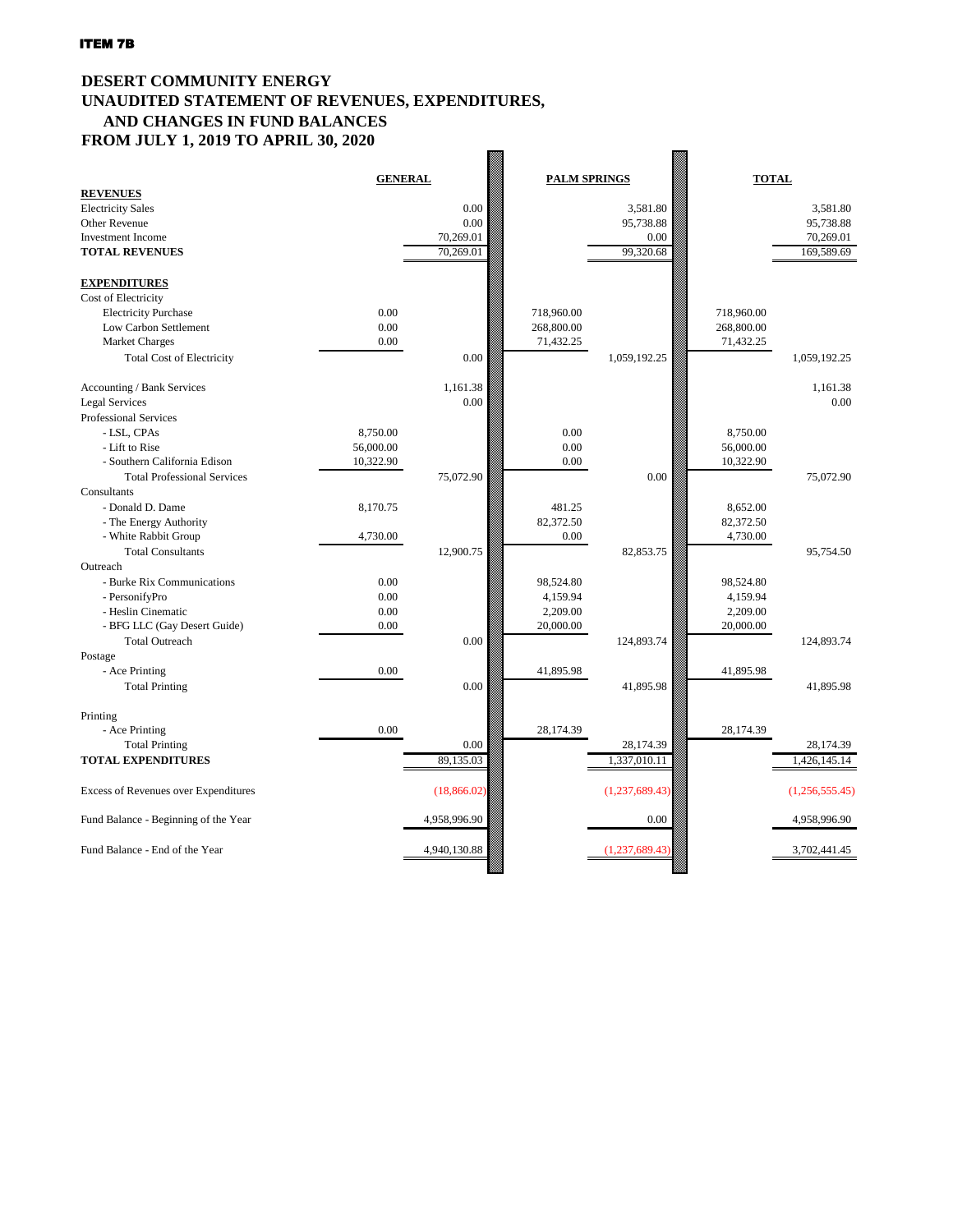#### **DESERT COMMUNITY ENERGY UNAUDITED FINANCIAL STATEMENTS FROM JULY 1, 2019 TO APRIL 30, 2020**

| <b>ASSETS</b>                               |                      |                |
|---------------------------------------------|----------------------|----------------|
| <b>River City Bank</b>                      |                      |                |
| - Operating Account                         | 95,043.11            |                |
| - Money Market Account                      | 2,837,898.01         |                |
| - ICS Account                               | 1,306,818.35         |                |
| - Lockbox Account                           | 39.95                |                |
| <b>Total Cash</b>                           |                      | 4,239,799.42   |
| <b>Accounts Receivable</b>                  |                      |                |
| - Southern California Edison                |                      |                |
|                                             | 3,738.13<br>3,190.93 |                |
| - The Energy Authority                      |                      |                |
| <b>Total Accounts Receivable</b>            |                      | 6,929.06       |
| Deposits/Bonds                              |                      | 600,000.00     |
| <b>TOTAL ASSETS</b>                         |                      | 4,846,728.48   |
|                                             |                      |                |
| <b>LIABILITIES</b>                          |                      |                |
| <b>Accounts Payable</b>                     |                      |                |
| - The Energy Authority                      | 1,141,564.75         |                |
| - White Rabbit Group                        | 2,530.00             |                |
| <b>Total Accounts Payable</b>               |                      | 1,144,094.75   |
| <b>Taxes Payable</b>                        |                      |                |
| <b>Utility Users Tax-Palm Springs</b>       | 178.83               |                |
| Electric Energy Surcharge (CDTFA)           | 13.45                |                |
| <b>Total Taxes Payable</b>                  |                      | 192.28         |
| <b>TOTAL LIABILITIES</b>                    |                      | 1,144,287.03   |
|                                             |                      |                |
| <b>FUND BALANCE</b>                         |                      |                |
| <b>Fund Balance</b>                         |                      | 3,702,441.45   |
| TOTAL LIABILITIES AND FUND BALANCE          |                      | 4,846,728.48   |
|                                             |                      |                |
| <b>REVENUES</b>                             |                      |                |
| <b>Electricity Sales</b>                    |                      | 3,581.80       |
| <b>Carbon Free</b>                          | 3,180.06             |                |
| Carbon Free- CARE/FERA                      | 291.22               |                |
| <b>Desert Saver</b>                         | 18.33                |                |
| <b>NEM-Carbon Free</b>                      | 92.19                |                |
| Other revenue                               |                      | 95,738.88      |
| <b>Investment Income</b>                    |                      | 70,269.01      |
| <b>TOTAL REVENUES</b>                       |                      | 169,589.69     |
|                                             |                      |                |
| <b>EXPENDITURES</b><br>Cost of Electricity  |                      |                |
|                                             |                      |                |
| <b>Electricity Purchase</b>                 | 718,960.00           |                |
| Low Carbon Settlement                       | 268,800.00           |                |
| <b>Market Charges</b>                       | 71,432.25            |                |
| <b>Total Cost of Electricity</b>            |                      | 1,059,192.25   |
| Accounting / Bank Services                  |                      | 1,161.38       |
| <b>Legal Services</b>                       |                      | 0.00           |
| <b>Professional Services</b>                |                      | 75,072.90      |
| Consultants                                 |                      | 95,754.50      |
| Outreach                                    |                      | 124,893.74     |
| Postage                                     |                      | 41,895.98      |
| Printing                                    |                      | 28,174.39      |
| Registrations/Memberships                   |                      | 0.00           |
| <b>Interest Expense</b>                     |                      | 0.00           |
| <b>TOTAL EXPENDITURES</b>                   |                      | 1,426,145.14   |
|                                             |                      |                |
| <b>Excess of Revenues over Expenditures</b> |                      | (1,256,555.45) |
| Fund Balance - Beginning of the Year        |                      | 4,958,996.90   |
| Fund Balance - End of the Year              |                      | 3,702,441.45   |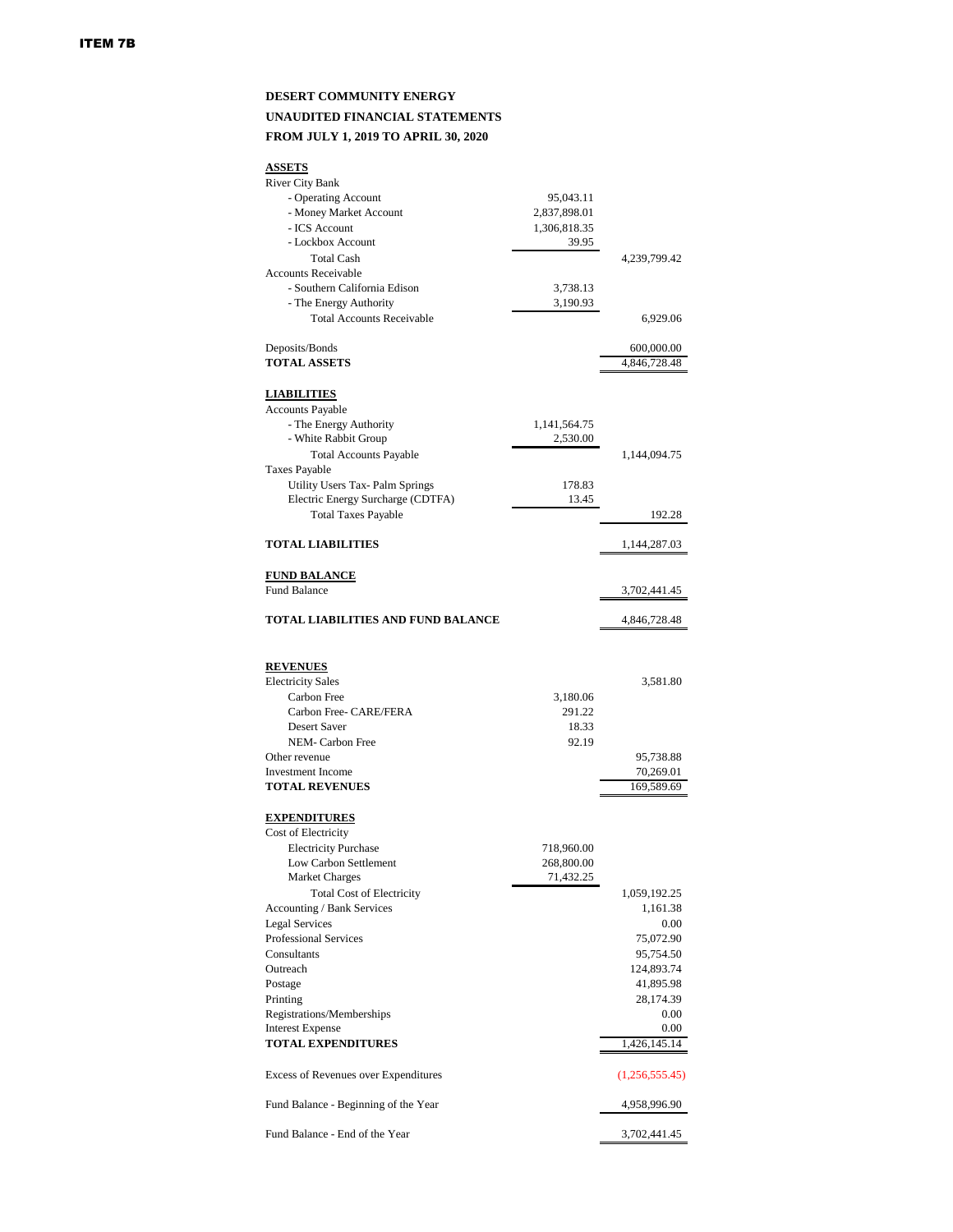# **DESERT COMMUNITY ENERGY UNAUDITED BALANCE SHEET FROM JULY 1, 2019 TO MAY 31, 2020**

| <b>ASSETS</b>                             | <b>GENERAL</b> |              | <b>PALM SPRINGS</b> |               | <b>TOTAL</b> |              |
|-------------------------------------------|----------------|--------------|---------------------|---------------|--------------|--------------|
| <b>River City Bank</b>                    |                |              |                     |               |              |              |
| - Operating Account                       | 0.00           |              | 38,323.10           |               | 38,323.10    |              |
| - Money Market Account                    | 1,530,375.38   |              | 0.00                |               | 1,530,375.38 |              |
| - ICS Account                             | 1,308,711.13   |              | 0.00                |               | 1,308,711.13 |              |
| - Lockbox Account                         | 0.00           |              | 437,006.97          |               | 437,006.97   |              |
| <b>Total Cash</b>                         |                | 2,839,086.51 |                     | 475,330.07    |              | 3,314,416.58 |
| Due From Other Funds                      |                | 1,491,938.07 |                     | 0.00          |              | 1,491,938.07 |
| <b>Accounts Receivable</b>                |                |              |                     |               |              |              |
| - Southern California Edison              | 0.00           |              | 1,871,017.48        |               | 1,871,017.48 |              |
| - The Energy Authority                    | 0.00           |              | 0.00                |               | 0.00         |              |
| <b>Total Accounts Receivable</b>          |                | 0.00         |                     | 1,871,017.48  |              | 1,871,017.48 |
| Deposits/Bonds                            |                |              |                     |               |              |              |
| $-CPUC$                                   | 100,000.00     |              | 0.00                |               | 100,000.00   |              |
| - CA ISO                                  | 500,000.00     |              | 0.00                |               | 500,000.00   |              |
| <b>Total Deposits/Bonds</b>               |                | 600,000.00   |                     | 0.00          |              | 600,000.00   |
| <b>TOTAL ASSETS</b>                       |                | 4,931,024.58 |                     | 2,346,347.55  |              | 7,277,372.13 |
| <b>LIABILITIES</b>                        |                |              |                     |               |              |              |
| <b>Accounts Payable</b>                   |                |              |                     |               |              |              |
| - Calpine Energy Solutions                | 0.00           |              | 38,681.40           |               | 38,681.40    |              |
| - The Energy Authority                    | 0.00           |              | 1,109,793.01        |               | 1,109,793.01 |              |
| - Donald D. Dame                          | 0.00           |              | 0.00                |               | 0.00         |              |
| - White Rabbit Group                      | 2,530.00       |              | 0.00                |               | 2,530.00     |              |
| <b>Total Accounts Payable</b>             |                | 2,530.00     |                     | 1,148,474.41  |              | 1,151,004.41 |
| Due To Other Funds                        |                | 0.00         |                     | 1,491,938.07  |              | 1,491,938.07 |
| <b>Taxes Payable</b>                      |                |              |                     |               |              |              |
| <b>Utility Users Tax</b>                  |                |              | 103,815.74          |               | 103,815.74   |              |
| <b>Electric Energy Surcharge</b>          |                |              | 9,247.60            |               | 9,247.60     |              |
| <b>Total Taxes Payable</b>                |                |              |                     | 113,063.34    |              | 113,063.34   |
| <b>TOTAL LIABILITIES</b>                  |                | 2,530.00     |                     | 2,753,475.82  |              | 2,756,005.82 |
| <b>FUND BALANCE</b>                       |                |              |                     |               |              |              |
| <b>Fund Balance</b>                       |                | 4,928,494.58 |                     | (407, 128.27) |              | 4,521,366.31 |
| <b>TOTAL LIABILITIES AND FUND BALANCE</b> |                | 4,931,024.58 |                     | 2,346,347.55  |              | 7,277,372.13 |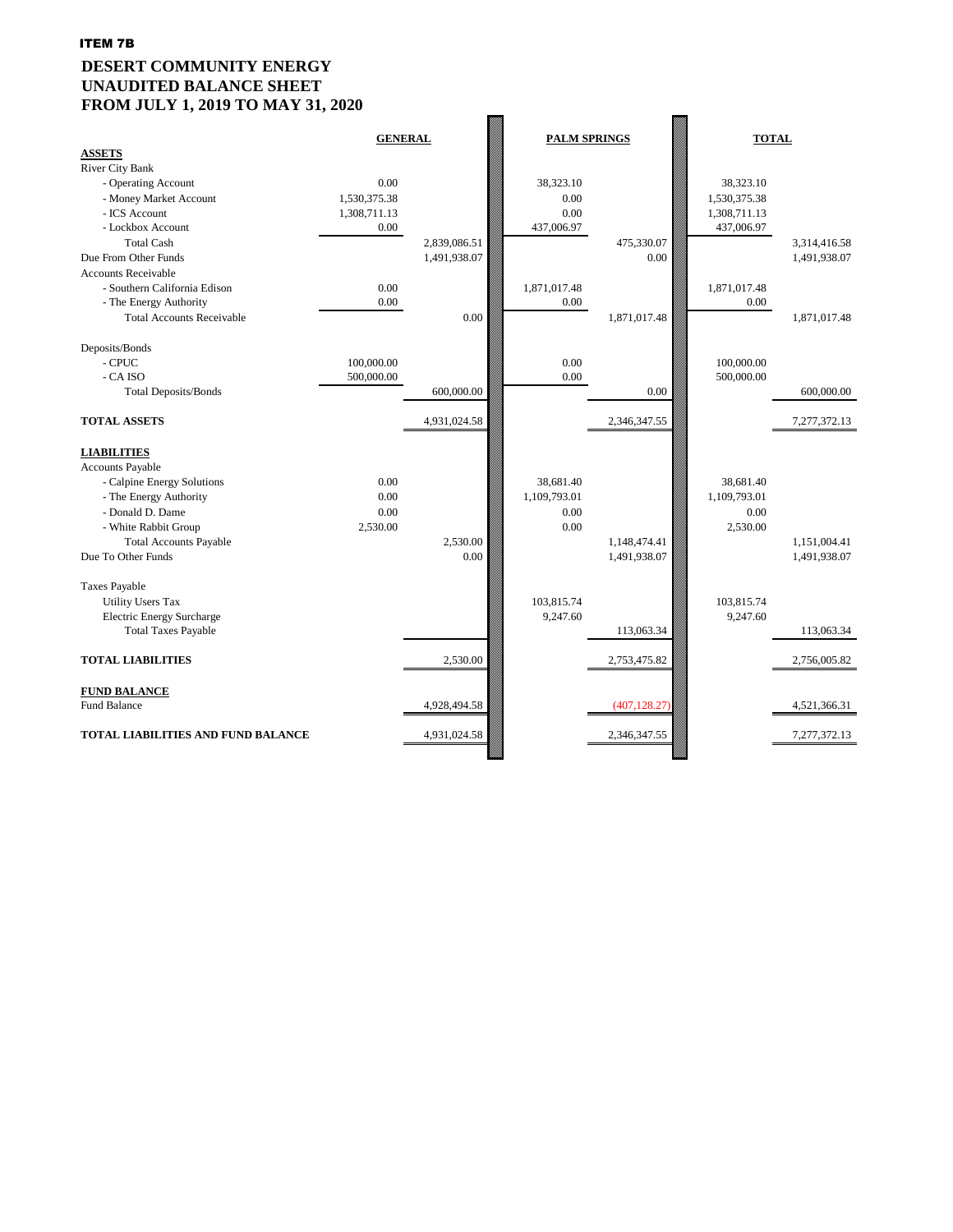#### **DESERT COMMUNITY ENERGY UNAUDITED STATEMENT OF REVENUES, EXPENDITURES, AND CHANGES IN FUND BALANCES FROM JULY 1, 2019 TO MAY 31, 2020 Research**

| <b>REVENUES</b>                             | <b>GENERAL</b> |              | <b>PALM SPRINGS</b> |               | <b>TOTAL</b> |               |
|---------------------------------------------|----------------|--------------|---------------------|---------------|--------------|---------------|
| <b>Electricity Sales</b>                    |                | 0.00         |                     | 2,194,957.11  |              | 2,194,957.11  |
| <b>Other Revenue</b>                        |                | 0.00         |                     | 199,854.48    |              | 199,854.48    |
| <b>Investment Income</b>                    |                | 74,639.16    |                     | 0.00          |              | 74,639.16     |
| <b>TOTAL REVENUES</b>                       |                | 74,639.16    |                     | 2,394,811.59  |              | 2,469,450.75  |
|                                             |                |              |                     |               |              |               |
| <b>EXPENDITURES</b>                         |                |              |                     |               |              |               |
| Cost of Electricity                         |                |              |                     |               |              |               |
| <b>Electricity Purchase</b>                 | 0.00           |              | 1,710,960.00        |               | 1,710,960.00 |               |
| Low Carbon Settlement                       | 0.00           |              | 268,800.00          |               | 268,800.00   |               |
| <b>Market Charges</b>                       | 0.00           |              | 351,736.09          |               | 351,736.09   |               |
| <b>Total Cost of Electricity</b>            |                | 0.00         |                     | 2,331,496.09  |              | 2,331,496.09  |
|                                             |                |              |                     |               |              |               |
| Accounting / Bank Services                  |                | 1,274.33     |                     |               |              | 1,274.33      |
| <b>Legal Services</b>                       |                | 0.00         |                     |               |              | 0.00          |
| Professional Services                       |                |              |                     |               |              |               |
| - LSL, CPAs                                 | 8,750.00       |              | 0.00                |               | 8,750.00     |               |
| - Lift to Rise                              | 70,000.00      |              | 0.00                |               | 70,000.00    |               |
| - Southern California Edison                | 10,322.90      |              | 0.00                |               | 10,322.90    |               |
| <b>Total Professional Services</b>          |                | 89,072.90    |                     | 0.00          |              | 89,072.90     |
| Consultants                                 |                |              |                     |               |              |               |
| - Donald D. Dame                            | 10,064.25      |              | 904.75              |               | 10,969.00    |               |
| - Calpine Energy Solutions                  | 0.00           |              | 38,681.40           |               | 38,681.40    |               |
| - The Energy Authority                      | 0.00           |              | 200,001.25          |               | 200,001.25   |               |
| - White Rabbit Group                        | 4,730.00       |              | $0.00\,$            |               | 4,730.00     |               |
| <b>Total Consultants</b>                    |                | 14,794.25    |                     | 239,587.40    |              | 254,381.65    |
| Outreach                                    |                |              |                     |               |              |               |
| - Burke Rix Communications                  | 0.00           |              | 117,740.69          |               | 117,740.69   |               |
| - PersonifyPro                              | 0.00           |              | 4,159.94            |               | 4,159.94     |               |
| - Heslin Cinematic                          | 0.00           |              | 2,209.00            |               | 2,209.00     |               |
| - BFG LLC (Gay Desert Guide)                | 0.00           |              | 20,000.00           |               | 20,000.00    |               |
| <b>Total Outreach</b>                       |                | 0.00         |                     | 144,109.63    |              | 144,109.63    |
| Postage                                     | 0.00           |              |                     |               |              |               |
| - Ace Printing                              |                |              | 53,468.01           |               | 53,468.01    |               |
| <b>Total Printing</b>                       |                | $0.00\,$     |                     | 53,468.01     |              | 53,468.01     |
| Printing                                    |                |              |                     |               |              |               |
| - Ace Printing                              | 0.00           |              | 33,278.73           |               | 33,278.73    |               |
| <b>Total Printing</b>                       |                | 0.00         |                     | 33,278.73     |              | 33,278.73     |
| <b>TOTAL EXPENDITURES</b>                   |                | 105,141.48   |                     | 2,801,939.86  |              | 2,907,081.34  |
|                                             |                |              |                     |               |              |               |
| <b>Excess of Revenues over Expenditures</b> |                | (30,502.32)  |                     | (407, 128.27) |              | (437, 630.59) |
|                                             |                |              |                     |               |              |               |
| Fund Balance - Beginning of the Year        |                | 4,958,996.90 |                     | 0.00          |              | 4,958,996.90  |
|                                             |                |              |                     |               |              |               |
| Fund Balance - End of the Year              |                | 4,928,494.58 |                     | (407, 128.27) |              | 4,521,366.31  |
|                                             |                |              |                     |               |              |               |